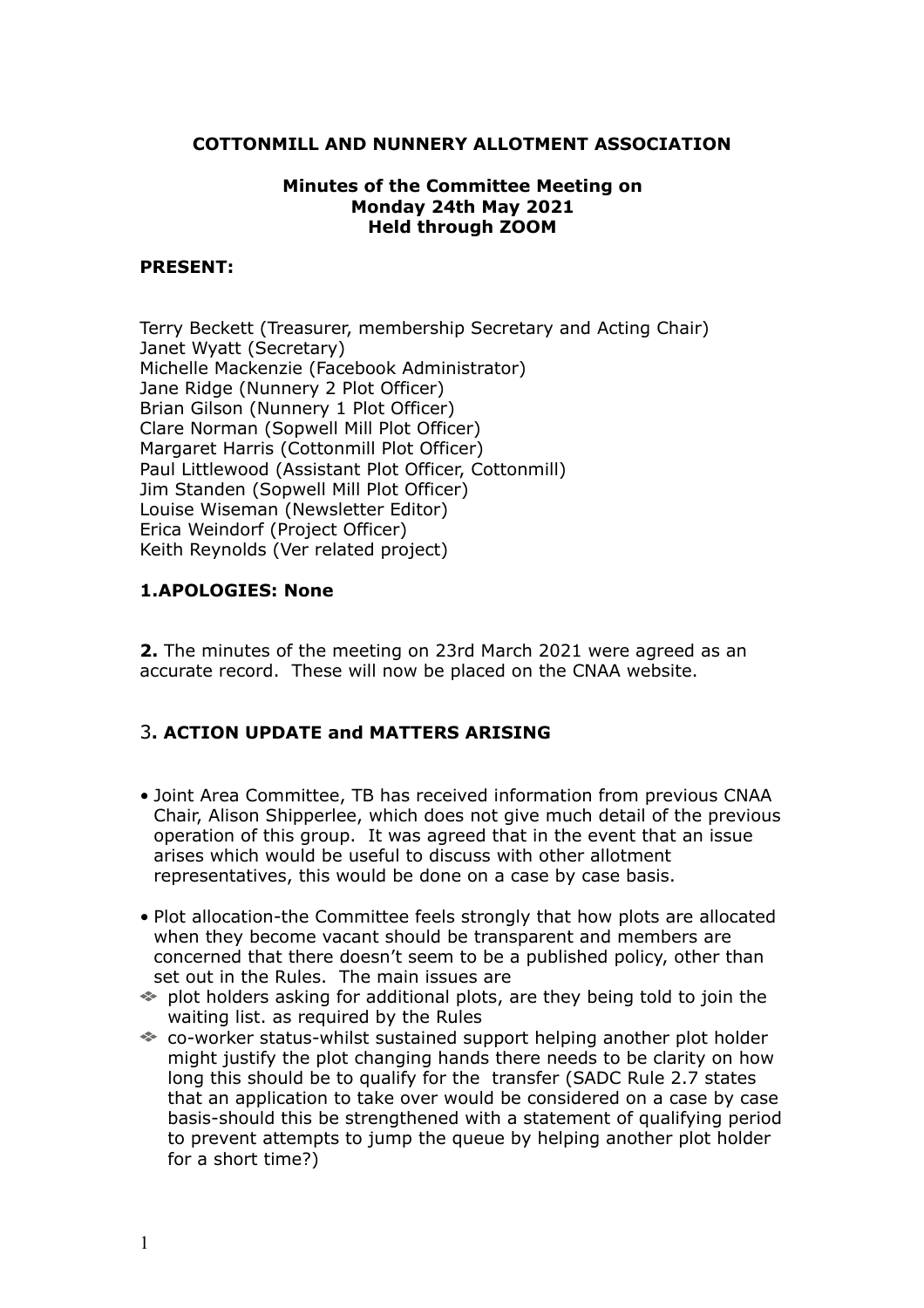Offering another plot in the same site due to extenuating circumstances (such as a plot holder needing easier access following mobility issues) to an existing plot holder should be agreed as an exception as this retains a vacant plot. However, the recent flooding on Cottonmill has raised a question about this option as some plots may be deemed at risk of severe flooding and not attractive to an applicant so reducing the plots available.

#### **Action - TB to contact Phil Bruce-Green (PB-G) to discuss these issues**

## **4. TREASURER'S REPORT AND MEMBERSHIP**

The account summary for 24th May 2021 is attached and shows a net income for the year so far of £1095. TB explained the item of Kings Seeds refund of £6.45 as a member failed to receive some of their order. Membership is currently 105.

## **5. SITE REPORTS**

#### **Nunnery 1**

There are 25 on the waiting list and no vacancies. PB-G has resumed visits and 9 plot holders were given NCOs and 5 given notice to quit.

BG raised a concern over a recent weedkiller spraying incident where one plot was treated extensively with Gallup 360 by someone who maintains the Parish Allotment site at London Colney. This product is to be banned from use at the end of 2023 but using it in a confined space adjacent to other plots is of concern and it is suggested that the Council are urged to bring this ban on use forward on its allotments.

## **Action: TB to discuss with PB-G at their next meeting.**

#### **Nunnery 2**

There are 31 on the waiting list and no vacancies. Three plots have been let recently in the organic area. There were 7 uncultivated plots on Nunnery 2 when P B-G did his inspection. Three became available immediately and have been let, JR is waiting for the results on the other 4.

## **Sopwell**

After a recent visit PB-G has issued 12 NCOs and one notice to quit.

Plans for the communal areas are going well with a small narrow plot having a tree, seating and pond installed or planned. The poor fencing alongside the main communal area is being strengthened by asking plot holders for donations of trees and shrubs.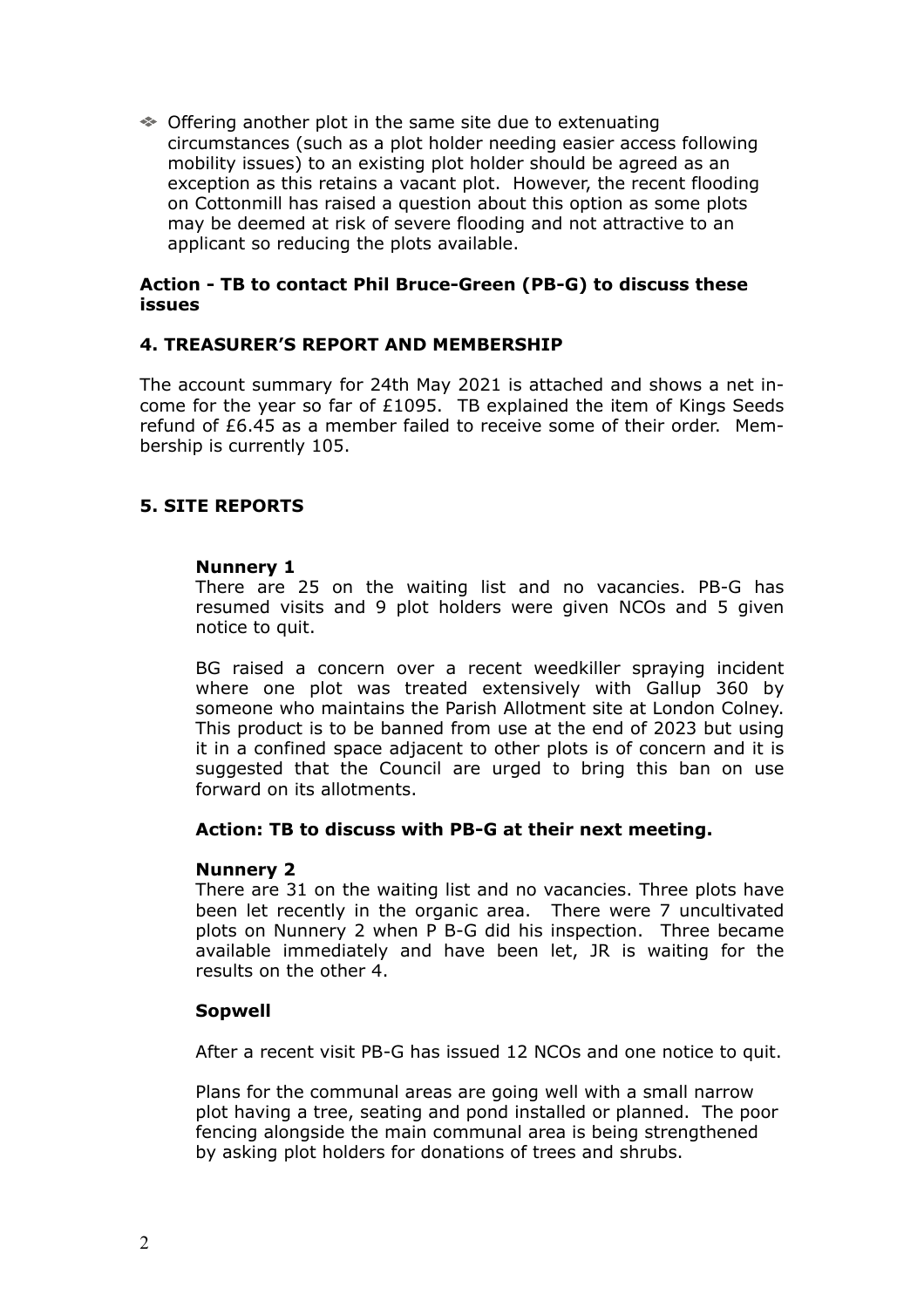## **Cottonmil.**

There are 3 vacant plots but the waiting list figure is unclear. The plot Officers are asking to delay the planned visit by PB-G as some of the plots are still water-logged and it has not been possible for some plots to be walked on or cleared yet.

## **6. COMMUNICATIONS.**

Facebook use is at about the same level and ticking along.

Website has been updated with recent documents from the AGM and the May Newsletter will be added. **Action - JR** 

Newsletter. Everyone welcomed LW as the new Newsletter Editor and thanked her for an excellent May Newsletter. LW asked when the next one was due and was told we aim for 4 a year. She is happy to gather content from the Committee.

## **7. USE FOR SURPLUS FUNDS IN CNAA ACCOUNTS**

- This item was raised at the recent AGM, with a suggestion that it could be used to replace the communal shed on Cottonmill. This is potentially an issue as the funds derive from members on all sites and not just one. The Nunnery shed is used by CNAA members and also stores CNAA items such as the awning. The shed on Cottonmill is full of CNAA items, a lot used for the Summer Show. The communal shed on Cottonmill is in a very poor state and is hardly used at all. It was agreed it should be demolished and there was no need for a replacement. (No action agreed). The Council had supplied the corrugated iron sheds on Cottonmill and Nunnery and it was suggested that Sopwell might ask for one too. **Action - CN/JS**.
- Other suggestions include putting more money into prizes at the next Summer Show, replacement of hedge on Nunnery 2 with native plants, buying pump (rejected on grounds of storage and maintenance in favour of hiring should one be needed). Members are to be asked to come up with ideas to enhance CNAA's work by proposing projects that they might like it to support. This will be an item in the next Newsletter and will encourage proposals with some details for consideration by the Committee. **Action-LW**

## **8.RECOVERY PLAN FOR COTTONMILL**

- MH is pressing for more wood chip and compost delivery and wants to press for more help from the Council for those plots still inaccessible or now abandoned but recognises the Council is short of funding.
- There is a meeting planned for 7th June between EA, SADC and Plot Officers to discuss options for strengthening the river bank. Volunteers have already approached MH offering to help with the work. CNAA recognises that PB-G is doing a lot to help the plot holders affected by the flooding even with a high work load himself and getting the meeting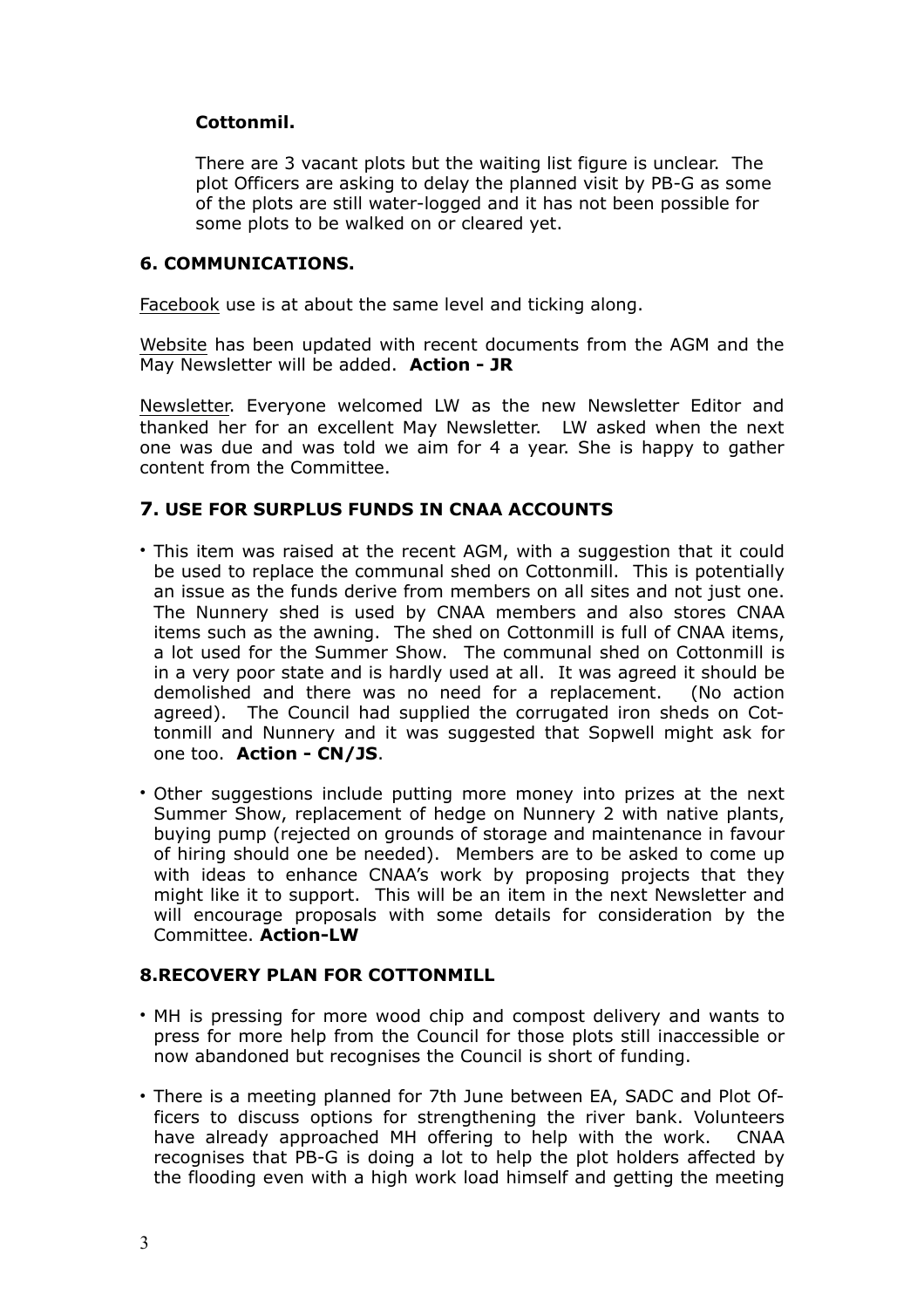organised with EA has not been easy for him to achieve. CNAA is committed to working with him to improve allotments on all sites and believes that helping to propose solutions is helpful to achieve our aims.

- KR is liaising with Affinity Water to obtain one more day of pumping.
- Contact with Daisy Cooper- her Office has contacted KR to see if things were alright and he told them, no. Pressure on senior Councillors and DC to be maintained.

## **9.SUMMER SHOW**

This item is postponed to the next meeting.

## **Action-JW to include on next agenda**

## **AOB**

- Rubbish is being left at the gate of Nunnery rubbish removal is an issue on all sites and the Council will not provide this service although O'- Connors may be willing to collect in a lorry. Also, maybe groups of plot holders should be encouraged to make private arrangements by grouping together for a collection.
- LW suggested we try Google Meets for our next meeting as it does not have a 40 minute time limit but several members said they found it unsatisfactory. If the weather permits we are going to try to hold an outside meeting rather than using Zoom.

## **DATE OF NEXT MEETING**

**TRA**